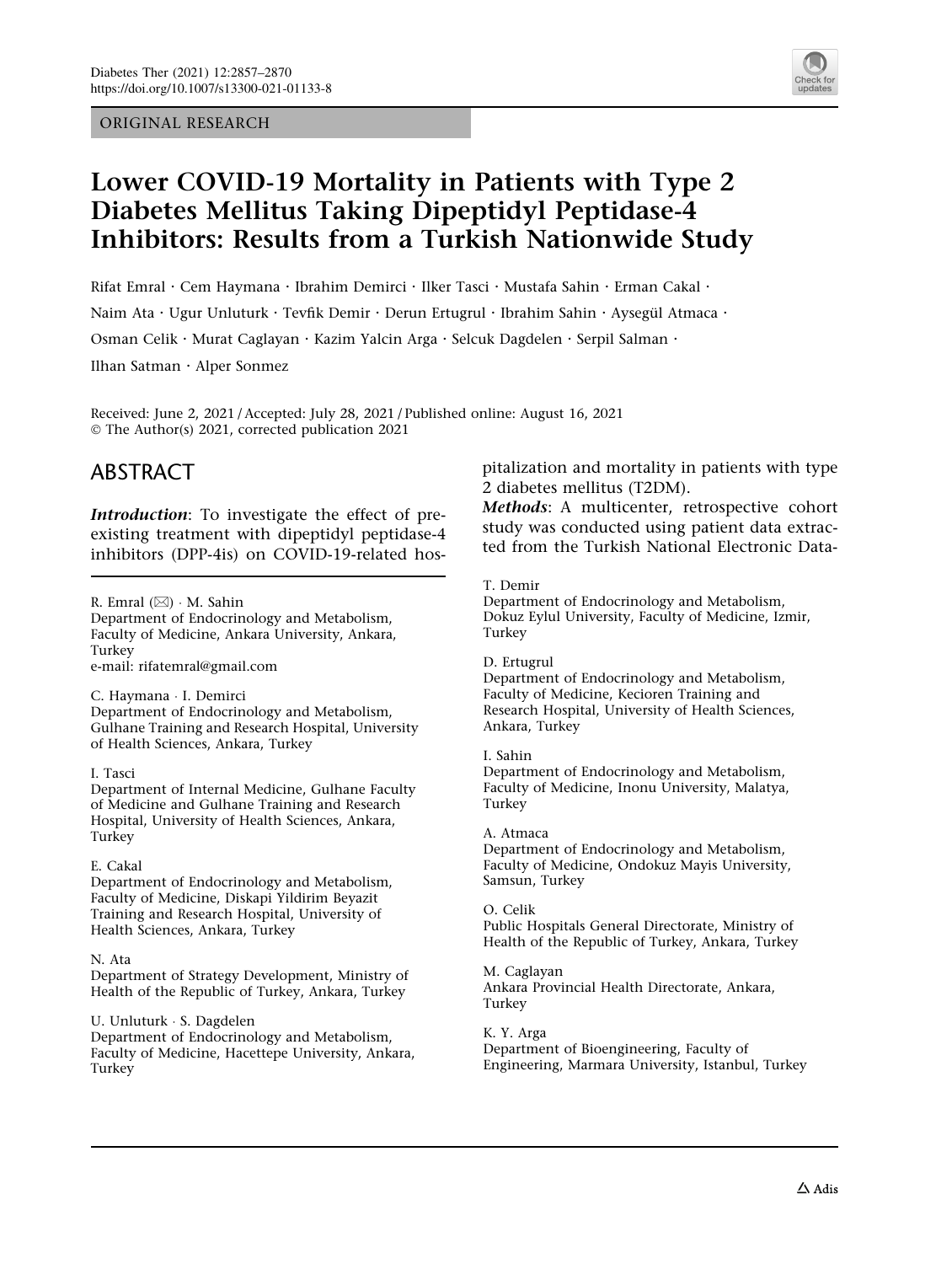base. All patients who tested positive for COVID-19 (PCR test) between 11 March through to 30 May 2020 were screened for eligibility ( $n = 149.671$ ). Following exclusion of patients based on pre-determined inclusion criteria, patients with T2DM using a DPP-4i or glucose-lowering medications other than a DPP-4i were compared for mortality and hospitalization. The propensity score method was used to match age, gender, micro- and macrovascular complications, and medications in the two groups. Independent associates of mortality were analyzed using multivariable analysis on the whole T2DM population.

Results: A total of 33,478 patients with T2DM who tested postive for COVID-19 who met the inclusion criteria were included in the analysis. Median (interquartile range) age was 54 (22) years and 42.4% were male. Of these, 9100 patients using DPP-4is ( $n = 4550$ ) or other glucose-lowering drugs ( $n = 4550$ ) were matched in two groups. After matching, analysis revealed a lower mortality in the DPP-4i group (9.5 vs. 11.8%;  $p < 0.001$ ). In the multivariable model, the use of DPP-4is (odds ratio [OR] 0.57, 95% confidence interval [CI]  $0.35-0.91$ ;  $p = 0.02$ ) was associated with lower mortality in the whole sample, while age, male gender, computed tomography finding of COVID-19, obesity, low glomerular filtration rate, and an insulin-based regimen also predicted increased risk of death. There was no association between the preexisting treatment with DPP-4is and COVID-19-re-

S. Salman

Department of Endocrinology and Metabolism, Medica Clinic, Istanbul, Turkey

#### I. Satman

Department of Endocrinology and Metabolism, Faculty of Medicine, Istanbul University, Istanbul, Turkey

#### A. Sonmez

Department of Endocrinology and Metabolism, Gulhane Faculty of Medicine and Gulhane Training and Research Hospital, University of Health Sciences, Ankara, Turkey

lated hospitalization in the matched analysis or multivariate model. The rate of admission to the intensive care unit and/or mechanical ventilation favored the DPP-4i group (21.7 vs. 25.2%;  $p = 0.001$ ), although this association became saturated in the multivariate analysis (OR 0.65, 95% CI 0.39–1.08;  $p = 0.099$ ).

Conclusions: The results of this study demonstrate an association between DDP-4i use and reduced mortality in people with T2DM who tested PCR positive for COVID-19.

Keywords: Type 2 diabetes mellitus; COVID-19; Hospitalization; Intensive care unit admission; Mechanical ventilation; Mortality; DPP-4 inhibitor; Anti-diabetic agents

### Key Summary Points

A multicenter, retrospective study was conducted to explore the association of preexisting use of dipeptidyl peptidase-4 inhibitors (DPP-4is) with COVID-19 related outcomes in patients with type 2 diabetes mellitus (T2DM).

The use of DPP-4is in patients with T2DM who tested positive for COVID-19 was independently associated with lower mortality.

The rate of COVID-19-related hospitalization was similar between patients on DPP-4 inhibitors and those on other regimens.

Less frequent intensive care unit admission and/or mechanical ventilation were also observed among patients using DPP-4 inhibitors.

### INTRODUCTION

Coronavirus disease 2019 (COVID-19) has caused serious death tolls world-wide since the beginning of the pandemic. People with chronic non-communicable diseases are more vulnerable

K. Y. Arga - I. Satman

Institute of Public Health and Chronic Diseases, The Health Institutes of Turkey, Istanbul, Turkey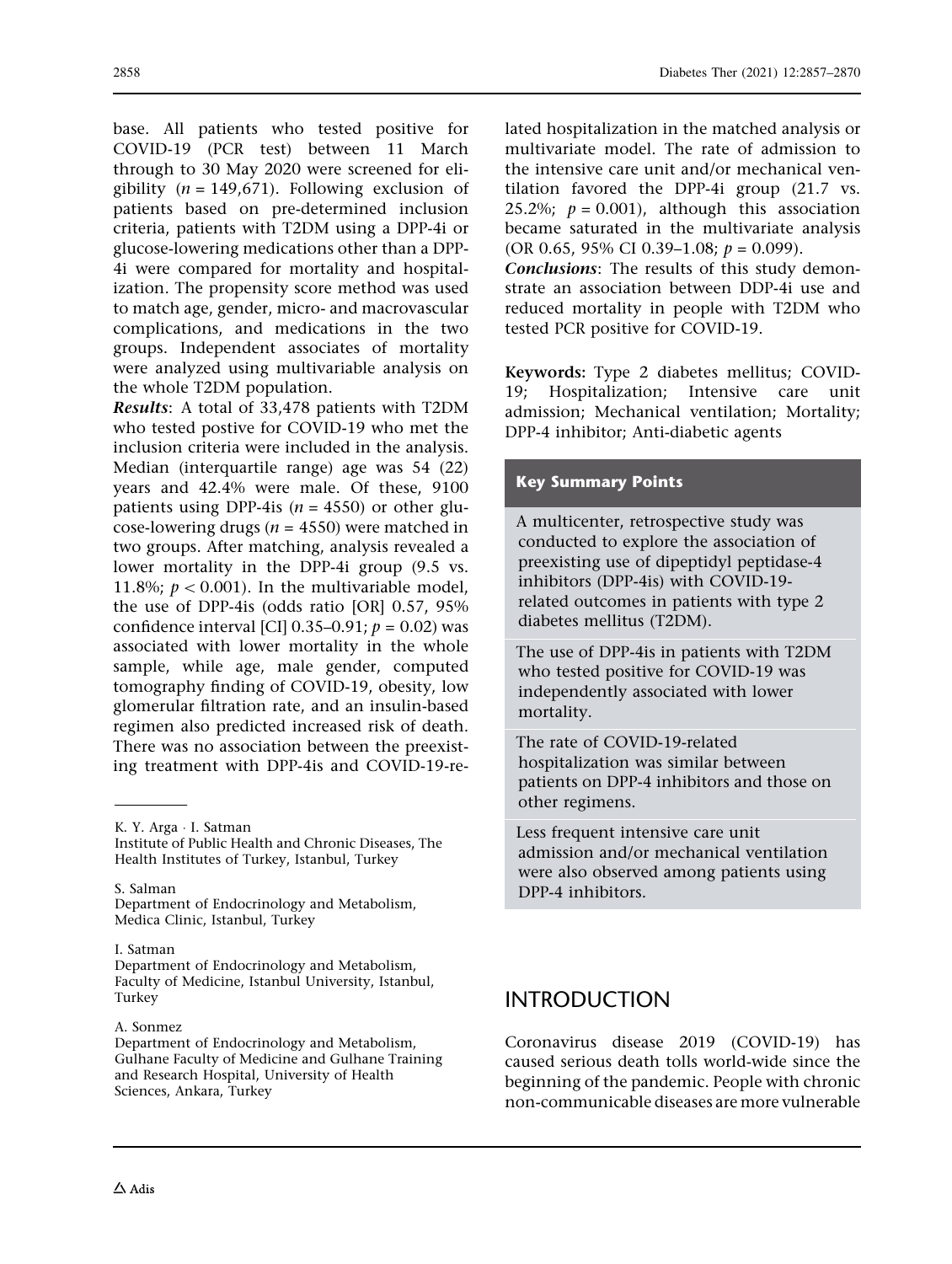to the adverse outcomes of COVID-19 [[1–4](#page-11-0)]. One of the best examples is the well-established link between obesity and COVID-19 mortality and morbidity [\[5](#page-12-0)]. Diabetes is also one of the most significant chronic diseases that increases the severity of COVID-19 and the associated risk of mortality [[3](#page-11-0), [4](#page-11-0)]. Good glycemic control is a key element for improved COVID-19 outcomes [\[6,](#page-12-0) [7\]](#page-12-0). However, the effects of different glucoselowering medications on COVID-19 outcomes have not been clearly identified so far. Therefore, it is important to identify the best treatment options for glycemic regulation that would also improve COVID-19-related outcomes [\[8](#page-12-0)].

Dipeptidyl peptidase-4 inhibitors (DPP-4is) are a class of medications that have particularly attracted scrutiny due to their anti-inflammatory, anti-fibrotic, and anti-adipogenic properties, and which may be involved in preventing viral entry and progression to hyper-inflammation response in severe COVID-19 cases [[9](#page-12-0), [10\]](#page-12-0). The results of clinical studies, and even their meta-analyses, conducted to date are inconsistent. In this context, to reach robust conclusions, further studies with a large sample size are required. Although DPP-4is have been on the market for a long time and are widely prescribed, the total number of users in COVID-19 studies and meta-analyses published so far has remained low.

In the study reported here, we identified a large sample of patients using DPP-4is from the previously published studies with the Turkish National Database of COVID-19 patients with diabetes [[11](#page-12-0), [12\]](#page-12-0). The aim of our study was to search for any association between preexisting treatment with DPP-4is and mortality and other COVID-19-related clinical outcomes related to the use of other anti-diabetic agents in patients with type 2 diabetes mellitus (T2DM).

### METHODS

### Study Design and Participants

The patient data used in this population-based retrospective cohort study were generated from the Turkish Ministry of Health National Electronic Database. This database is mandated to record all

real-time reverse transcription (RT)-PCR-positive tests for severe acute respiratory syndrome coronavirus-2 (SARS-CoV-2) in the national case-based surveillance system, integrated with the Public Health Management Database and the Laboratory Information Management system, which store data on COVID-19 patients.

Data on all patients with a confirmed diagnosis of COVID-19 between 11 March through to 30 May 2020 in the database were extracted and evaluated ( $n = 149.671$ ). After exclusion of patients without diabetes ( $n = 105,705$ ), those with type 1 diabetes mellitus  $(n = 370)$ , and unclassified patients ( $n = 715$ ), a total of 42,881 patients with T2DM were identified. Among these, patients with missing glycosylated hemoglobin (HbA1c) data ( $n = 9403$ ) were subsequently excluded. Of the remaining patients with T2DM  $(n = 33,478)$ , 6846 (20.5%) were taking DPP-4is and 26,632 (79.5%) were on other glucose-lowering regimes. Matching between the DPP-4i user and non-user groups was done according to age, gender, micro- and macro-vascular complications, and medications with angiotensin-converting enzyme inhibitors (ACEis) or angiotensin receptor blockers (ARBs), statin, insulin, metformin, and other oral antidiabetic drugs (OADs). A tolerance level of  $\pm$  5 years of age was chosen. The final sample  $(n = 9100)$  included 4550 patients in each group. The flow diagram of the study population is presented in Fig. [1](#page-3-0).

This study was approved by the COVID-19 Investigation Review Board under the Bioethics Committee of Ministry of Health, which waived the requirement of informed consent due to the retrospective study design and anonymity of the national database (IRB no: 95741342-020:186404/28.10.2020). The study was performed in accordance with the Helsinki Declaration of 1964, and its later amendments.

### Data Collection

Sociodemographic characteristics (gender, age, body mass index [BMI], smoking), comorbid conditions, macrovascular and microvascular complications, and medications were recorded from the COVID-19 registry. Laboratory results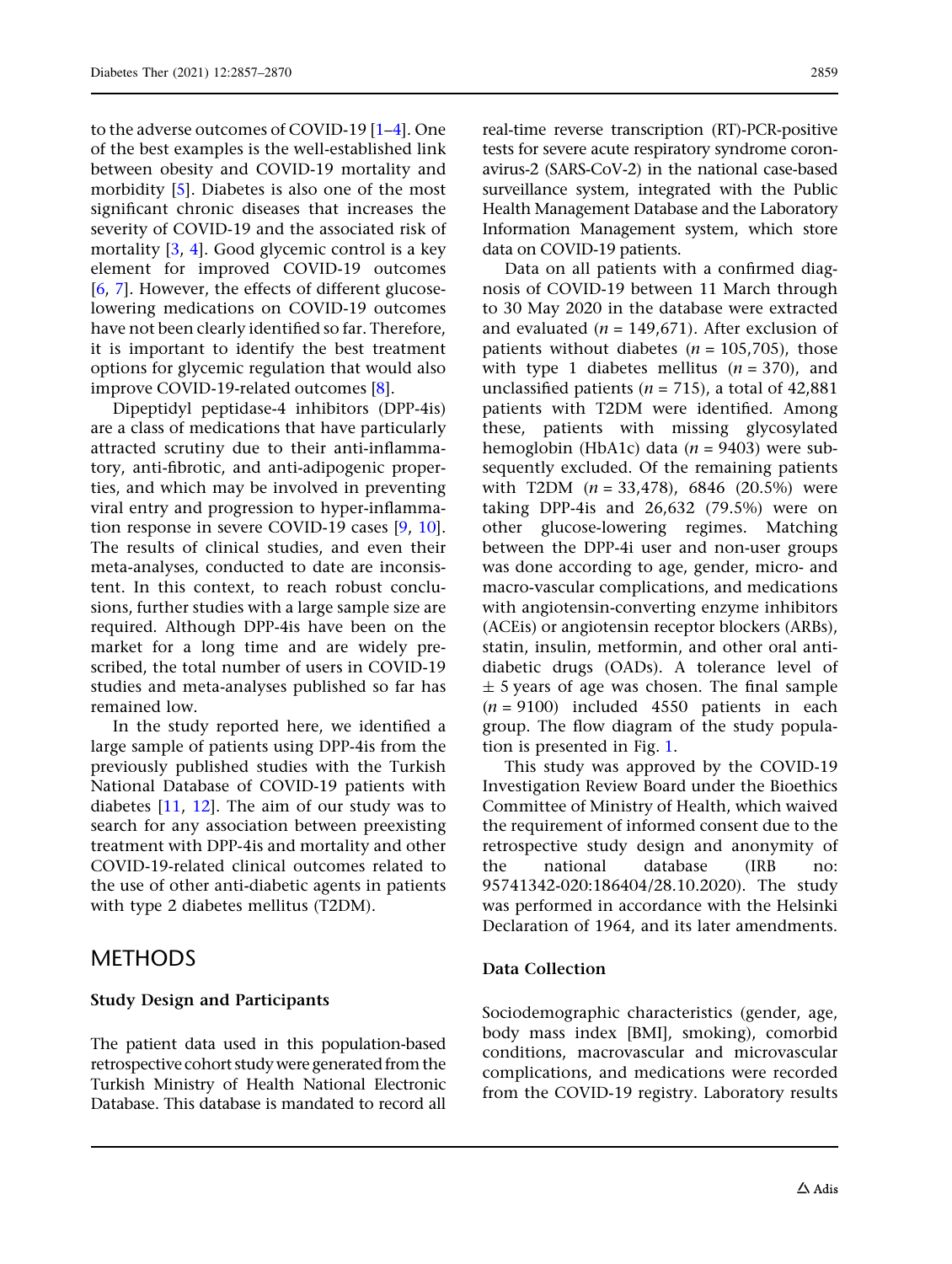<span id="page-3-0"></span>

Fig. 1 Flow chart of patient inclusion and exclusion in this population-based retrospective cohort study. ACEis Angiotensin-converting enzyme inhibitors, ARBs angiotensin receptor blockers, COVID-19 coronavirus disease

obtained were HbA1c, low-density lipoprotein (LDL)-cholesterol, glomerular filtration rate (GFR), alanine and aspartate aminotransferases, C-reactive protein, and lymphocyte count. Chest computerized tomography (CT) results were recorded as positive (consistent with COVID-19 radiological findings) or negative for COVID-19.

### Definitions

A diagnosis of T2DM was based on relevant International Classification of Diseases System-Tenth Revision (ICD-10) codes, having any

19, DM diabetes mellitus, HbA1c glycosylated hemoglobin, OADs oral anti-diabetic drugs, T2DM type 2 DM

HbA1c  $\geq$  6.5% (48 mmol/mol), or monthly refill of anti-diabetic medications following the diagnosis of T2DM. Hypertension, dyslipidemia, chronic obstructive pulmonary disease, asthma, heart failure, cardiovascular diseases, and cancer were defined based on the ICD-10 codes. Obesity was defined as BMI  $\geq 30$  kg/m<sup>2</sup>. Smoking was defined as currently smoking at the time of the COVID-19 diagnosis. Diabetic retinopathy was defined as having an intravitreal injection or laser photocoagulation in addition to an ICD-10 code for T2DM. Diabetic neuropathy diagnosis was based on the ICD-10 codes of diabetic neuropathy. The estimated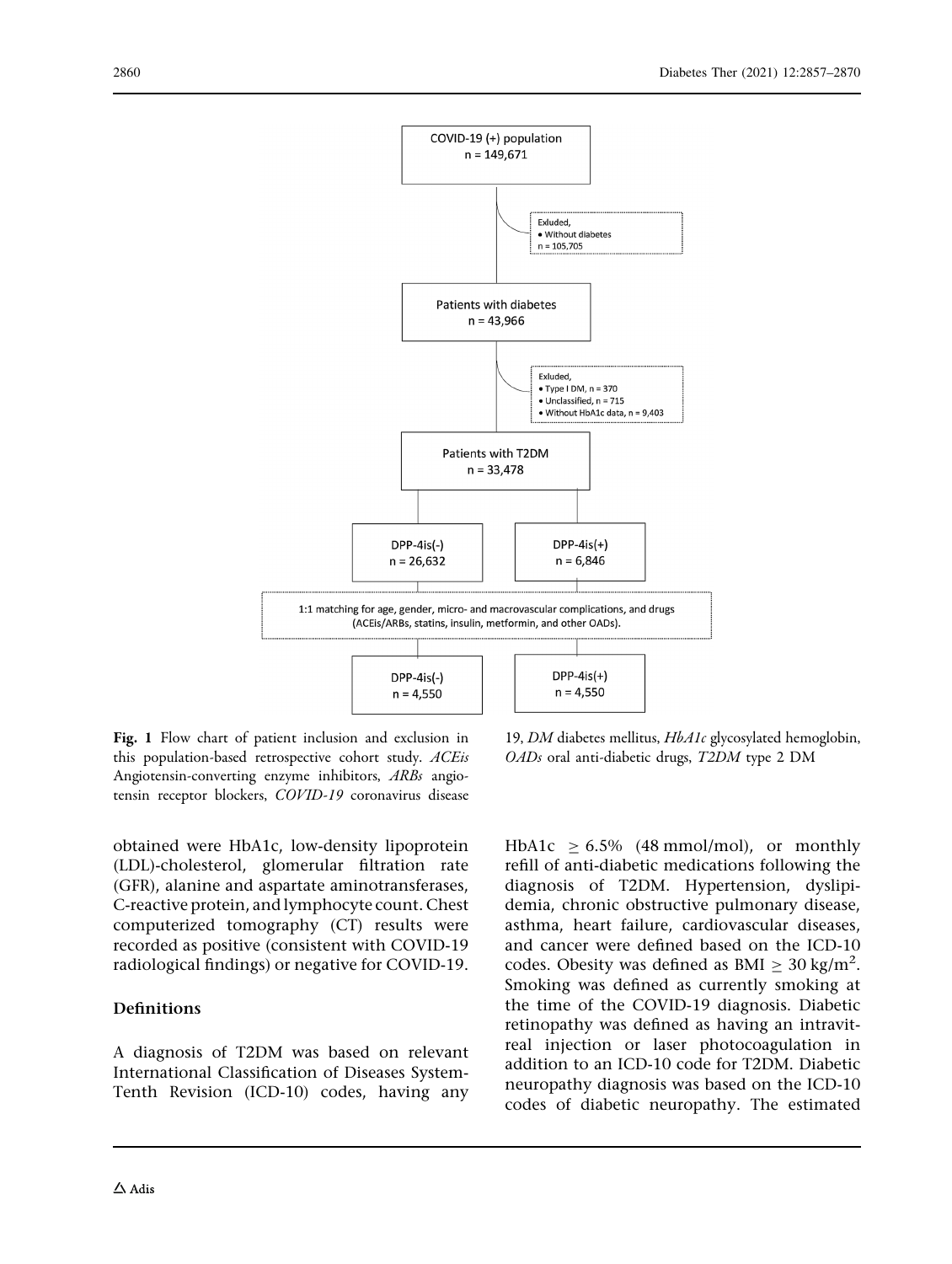GFR (eGFR) was calculated by using the CKD-EPI equation [\[13\]](#page-12-0). Patients who did not have an ICD-10 code for type 1 or type 2 diabetes mellitus in the previous 12 months or patients who had an HbA1c  $\lt$  6.5% in the absence of any anti-hyperglycemic prescription were defined as non-diabetic. An insulin-based regimen was defined as the prescription of an insulin type with/without OADs. Renin-angiotensin system (RAS) blocker use was defined as receiving any ACEi or ARB.

### Study Outcomes

The study outcomes were mortality, hospitalization, and admission to the intensive care unit (ICU) and/or mechanical ventilation due to COVID-19.

### Statistical Analyses

Numerical data were expressed as the median with interquartile range and categorical variables as count  $(n)$  with percentage. Normality of the distribution was assessed using the Kolmogorov–Smirnov test. Differences between the variables in the whole sample and the propensity score matched (PSM) groups were assessed using the Chi-square test for categorical variables and the Student's  $t$  test or the Mann–Whitney U test, as appropriate.

Univariate analyses were performed to evaluate the potential variables associated with hospitalization or mortality in the whole sample and PSM groups. Using the same approach, multivariable logistic regression analysis was performed to explore the potential independent association of taking DPP-4is and mortality outcome. Odds ratios (ORs) were reported with 95% confidence intervals (CIs). Statistical significance was set at  $p \le 0.05$ . All data were analyzed using Statistical Package for the Social Sciences (SPSS) for Windows 25.0 (SPSS IBM Corp., Armonk, NY, USA).

# RESULTS

The demographic and clinical characteristics of patients with T2DM included in this study  $(n = 33,478)$  are presented in Table [1.](#page-5-0) Of these 33,478 patients, 6846 (20.5%) were taking DPP-4is. Compared to patients in the non-DPP-4i group, those in the DPP-i group were significantly older, more frequently male, less frequently smokers, and less educated; had a higher frequency of pulmonary involvement, higher BMI, higher blood glucose and HbA1c levels on admission; and had lower LDL-cholesterol levels, lower GFR, and higher rates of co-morbidities and complications. The percentage of patients with  $eGFR < 60$  ml/min/ 1.73  $m<sup>2</sup>$  was higher in the group on DPP-4is; the patients in this group were also more frequently on an injectable regimen, other OAD, RAS blockers, statins, and acetylsalicylic acid.

The comparison of variables after matching is presented in Table [2.](#page-7-0) After matching, patients in the group taking DPP-4is were still significantly less educated and had higher BMI, higher blood glucose and HbA1c levels on admission. The rate of microvascular and macrovascular complications, and the treatments were also matched. However, after matching, median eGFR was higher, and the percentage of patients with  $\text{eGFR} \, < 60 \text{ ml/min}/1.73 \text{ m}^2$  was significantly lower in the group taking DPP-4is; dyslipidemia and obesity were also more frequent in this grouup, while the rate of asthma/chronic obstructive pulmonary disease (COPD) and cancer were lower.

### Outcomes

Mortality in the overall sample was 7.7%  $(n = 2565)$ . Hospitalization and ICU admission and/or intubation were 55.6 and 20.6%, respectively (Table [1\)](#page-5-0).

After matching, event rates for two of the three outcomes favored the group on DPP-4is. Of the patients receiving DPP-4is, 9.5% died, as compared with 11.8% of those on other glucose-lowering medications  $(p < 0.001)$ (Table [2](#page-7-0)), indicating a significantly lower mortality in patients receiving DPP-4is.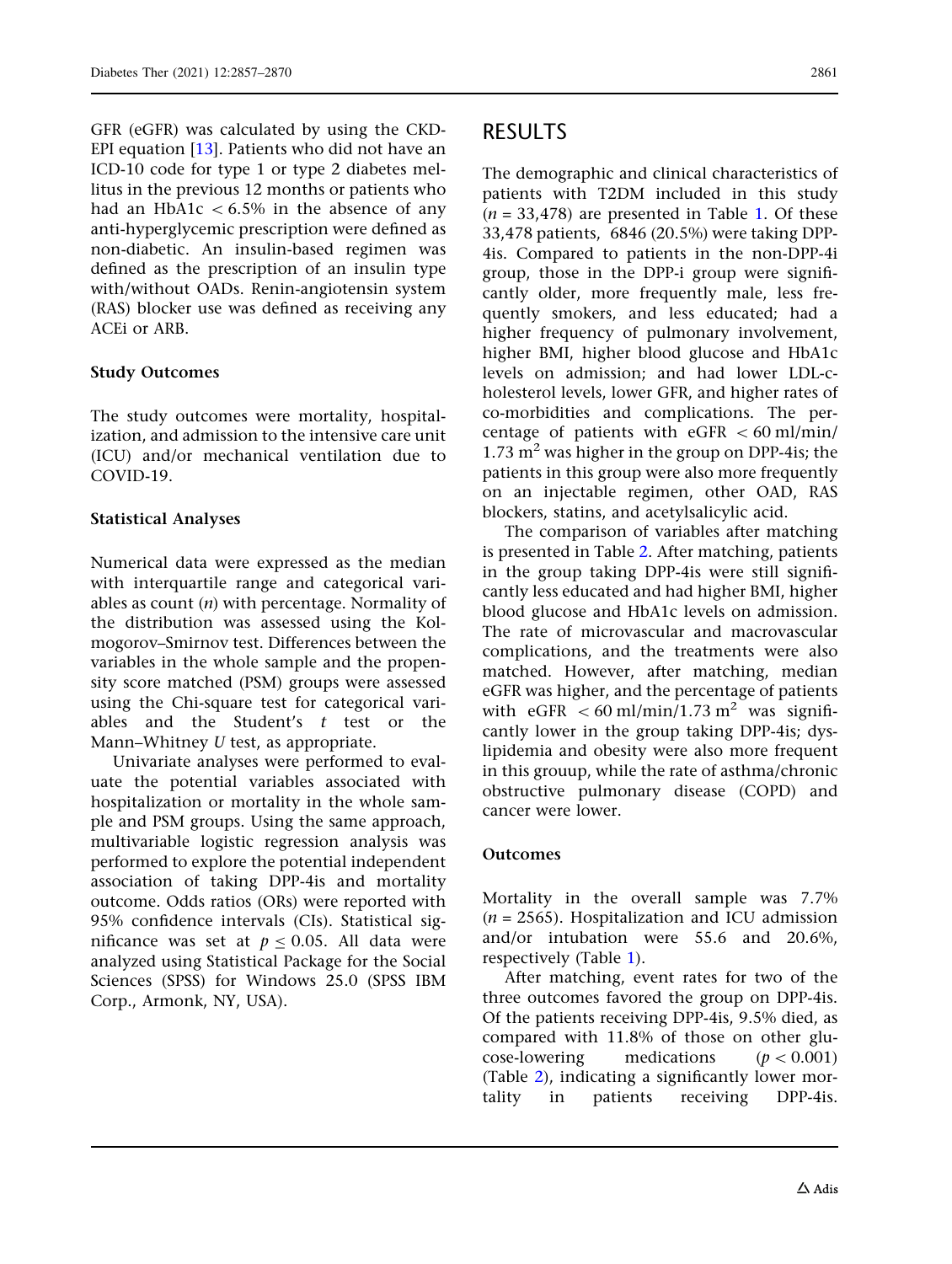| Demographic and clinical<br>characteristics                   | Total cohort<br>$(n = 33,478)$ | DPP-4i $(-)$ cohort<br>$(n = 26,632; 79.5\%)$ | DPP-4i $(+)$ cohort<br>$(n = 6846; 20.5\%)$ | $\boldsymbol{p}$ |
|---------------------------------------------------------------|--------------------------------|-----------------------------------------------|---------------------------------------------|------------------|
| Age (years), median [IQR]                                     | 54 [22]                        | 52 [24]                                       | 60 [16]                                     | $< 0.001^{\ast}$ |
| Gender, male, n (%)                                           | 14,209 (42.4)                  | 10,992 (41.3)                                 | 3217 (42.0)                                 | $< 0.001^{\ast}$ |
| Smoking (current smoker, n, %)                                | 3612 (16.2)                    | 3005 (16.7)                                   | 607(13.9)                                   | $< 0.001*$       |
| Education ( $\geq$ 9 years), <i>n</i> (%)                     | 1309 (29.7)                    | 1183 (31.3)                                   | 126(13.9)                                   | $< 0.001^{\ast}$ |
| BMI ( $\text{kg/m}^2$ ), median [IQR]                         | 29.76 [7.14]                   | 29.4 [7.3]                                    | 30.8 [6.7]                                  | $< 0.001*$       |
| Laboratory values                                             |                                |                                               |                                             |                  |
| Glucose (mg/dL), median [IQR]                                 | 147 [90]                       | 116 [55]                                      | 179 [108]                                   | $< 0.001*$       |
| HbA1c (%), median [IQR]                                       | $7.18$ [2.21]                  | $6.4$ [1.6]                                   | $8.1$ [2.7]                                 | $< 0.001^{\ast}$ |
| HbA1c (mmol/mol), median<br>[IQR]                             | 53.0 [26.2]                    | 46.5 [17.0]                                   | 65.0 [29.5]                                 | $< 0.001*$       |
| $HbA1c > 7%$ (53 mmol/mol),<br>n(%)                           | 4068 (60.3)                    | 1421 (48.6)                                   | 2647 (69.2)                                 | $< 0.001*$       |
| LDL-cholesterol (mg/dL), median<br>[IQR]                      | 108.8 [48.7]                   | 117.5 [52.3]                                  | 112.4 [54.0]                                | $< 0.001*$       |
| eGFR (ml/min/1.73 m <sup>2</sup> ), median<br>[IQR]           | 83.1 [39.6]                    | 84.9 [37.9]                                   | 77.3 [41.7]                                 | $< 0.001*$       |
| eGFR < 60, $n$ (%)                                            | 2187 (18.8)                    | 1474 (16.8)                                   | 713(25.1)                                   | $< 0.001*$       |
| $AST > ULN, n$ (%)                                            | 1061(21.1)                     | 796 (20.8)                                    | 265(21.9)                                   | 0.448            |
| $ALT > ULN, n$ (%)                                            | 1048 (20.6)                    | 827 (21.4)                                    | 221(18.1)                                   | $0.013*$         |
| $CRP > ULN, n$ (%)                                            | 6460 (70.0)                    | 4830 (67.4)                                   | 1630 (78.7)                                 | $< 0.001*$       |
| Lymphopenia, Lym# < 1000, $n$ (%)                             | 3810 (19.9)                    | 29.05 (19.7)                                  | 905(20.8)                                   | 0.103            |
| Chest CT on admission consistent<br>with COVID-19, $n$ $(\%)$ | 10,900(34.5)                   | 8129 (32.6)                                   | 2771 (41.9)                                 | $< 0.001*$       |
| Comorbid conditions, $n$ (%)                                  |                                |                                               |                                             |                  |
| Hypertension                                                  | 22,897 (68.4)                  | 17,036 (64.0)                                 | 5861 (85.6)                                 | $< 0.001*$       |
| Dyslipidemia                                                  | 14,923 (44.6)                  | 10,021 (37.6)                                 | 4902 (71.6)                                 | $< 0.001*$       |
| Obesity                                                       | 2112 (49.5)                    | 1466 (47.6)                                   | 646 (54.6)                                  | $< 0.001^{\ast}$ |
| Asthma/COPD                                                   | $11,112$ (33.2)                | 8571 (32.2)                                   | 2541 (37.1)                                 | $< 0.001*$       |
| Heart failure                                                 | 2992 (8.9)                     | 2048 (7.7)                                    | 944 (13.8)                                  | $< 0.001*$       |
| Cancer                                                        | 2402 (7.2)                     | 1846 (6.9)                                    | 556 (8.1)                                   | $0.001^{\ast}$   |
| Microvascular complications                                   | 6120 (18.3)                    | 3445 (12.9)                                   | 2675(39.1)                                  | $< 0.001^{\ast}$ |
| Macrovascular complications                                   | 11,864 (35.4)                  | 8502 (35.9)                                   | 3362 (49.1)                                 | $< 0.001^{\ast}$ |

<span id="page-5-0"></span>Table 1 Demographic and clinical characteristics of the entire study population and of subgroups according to dipeptidyl peptidase-4 inhibitor use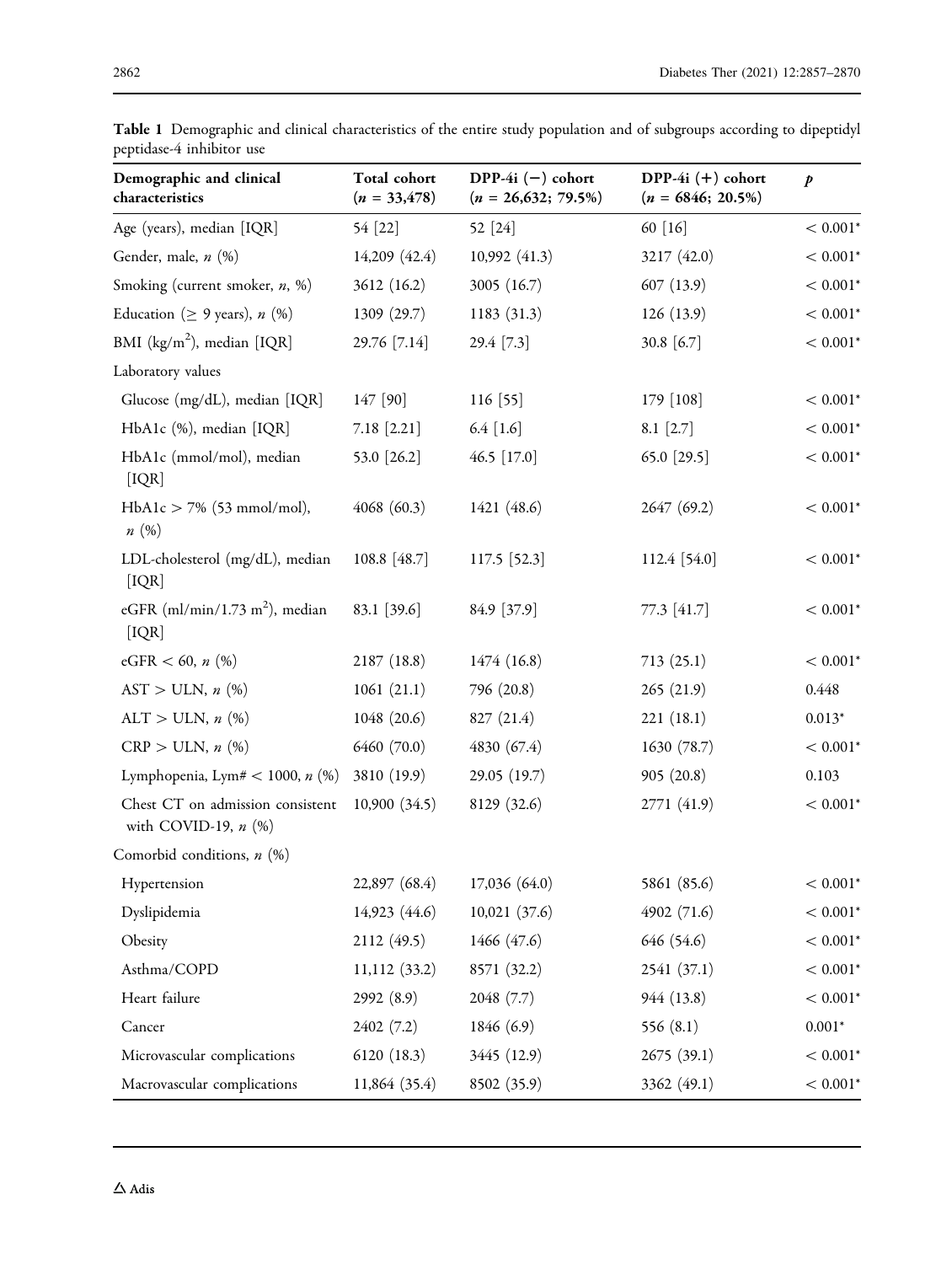| Demographic and clinical<br>characteristics         | Total cohort<br>$(n = 33,478)$ | DPP-4i $(-)$ cohort<br>$(n = 26,632; 79.5\%)$ | DPP-4i $(+)$ cohort<br>$(n = 6846; 20.5\%)$ | $\boldsymbol{p}$ |
|-----------------------------------------------------|--------------------------------|-----------------------------------------------|---------------------------------------------|------------------|
| Treatments, $n$ $(\%)$                              |                                |                                               |                                             |                  |
| Insulin-based regimen                               | 7705(23.0)                     | 4130(15.5)                                    | 3575 (52.2)                                 | $< 0.001*$       |
| Metformin                                           | 16,517(49.3)                   | 11,850 (44.5)                                 | 4667(68.2)                                  | $< 0.001*$       |
| Other OADs (SU, acarbose, glinid,<br>piog., SGLT2i) | 8348 (24.9)                    | 3692 (13.9)                                   | 4656(68.0)                                  | $< 0.001*$       |
| RAS blocker                                         | 15,746 (47.0)                  | 11,191(42.0)                                  | 4555 (66.5)                                 | $< 0.001*$       |
| Statin                                              | 8648 (25.8)                    | 5111 (19.2)                                   | 3537 (51.7)                                 | $< 0.001*$       |
| Acetylsalicylic acid                                | 10,219(30.5)                   | 7065(26.5)                                    | 3154 (46.1)                                 | $< 0.001*$       |
| Outcomes, $n$ $(\%)$                                |                                |                                               |                                             |                  |
| Death                                               | 2565(7.7)                      | 1886(7.1)                                     | 679(9.9)                                    | $< 0.001*$       |
| Hospitalization                                     | 18,621 (55.6)                  | 14,054 (52.8)                                 | 4567 (66.7)                                 | $< 0.001*$       |
| ICU admission and/or Mechanical<br>ventilation      | 3832 (20.6)                    | 2796 (19.9)                                   | 1036(22.7)                                  | $< 0.001*$       |

Table 1 continued

DPP-4i Dipeptidyl peptidase-4 inhibitor, BMI body mass index, HbA1c glycosylated hemoglobin, LDL-C low-density lipoprotein cholesterol, eGFR estimated glomerular filtration rate, AST aspartate aminotransferase, ULN upper limits of normal, ALT alanine aminotransferase, CRP C-reactive protein, Lym# lymphocyte count, CT computed tomography, COVID-19 coronavirus disease 2019, COPD chronic obstructive pulmonary disease, OAD oral anti-diabetic drug, SU sulfonilurea, piog. pioglitazone, SGLT2i sodium/glucose cotransporter-2 inhibitor, RAS renin angiotensin system, ICU intensive care unit,  $IQR$  interquartile range

\*Statistically significant difference at  $p \leq 0.05$ 

Hospitalization was recorded for 66.3% of patients receiving DPP-4is and 65.7% of patients on other glucose-lowering regimens  $(p = 0.595)$ ; this outcome was not significantly different between the two groups. The analysis of the outcome of ICU admission and/or mechanical ventilation showed that the latter were significantly lower in patients receiving DPP-4is compared with the patients on other glucose-lowering regimens (21.7 vs. 25.2%;  $p = 0.001$ .

Multivariate regression analysis for mortality of patients with T2DM was performed in the original cohort of 33,478 patients (Table [3\)](#page-9-0). This analysis showed that preexisting use of DPP-4is (OR 0.57, 95% CI 0.35–0.91;  $p = 0.02$ ) was an independent associate of mortality, along with age (OR 1.08, 95% CI 1.05–1.10;  $p < 0.001$ ),

male gender (OR 2.09, 95% CI 1.37–3.19;  $p = 0.001$ ), CT finding of COVID-19 (OR 1.60, 95% CI 1.08–2.37;  $p = 0.019$ ), obesity (OR 1.87, 95% CI 1.22–2.84;  $p = 0.004$ ), chronic kidney disease (OR 3.21, 95% CI 1.55–6.65;  $p = 0.002$ ) and using insulin-based regimens (OR 2.39, 95% CI 1.51-3.80;  $p < 0.001$ ).

# DISCUSSION

The findings from this sizeable COVID-19 registry study indicate that preexisting treatment with DPP-4is may be associated with a reduction in mortality in patients with T2DM. The nearly 50% lower mortality observed in this group is also reassuring in terms of their safety during the COVID-19 pandemic. Although the rate of hospitalization was similar between the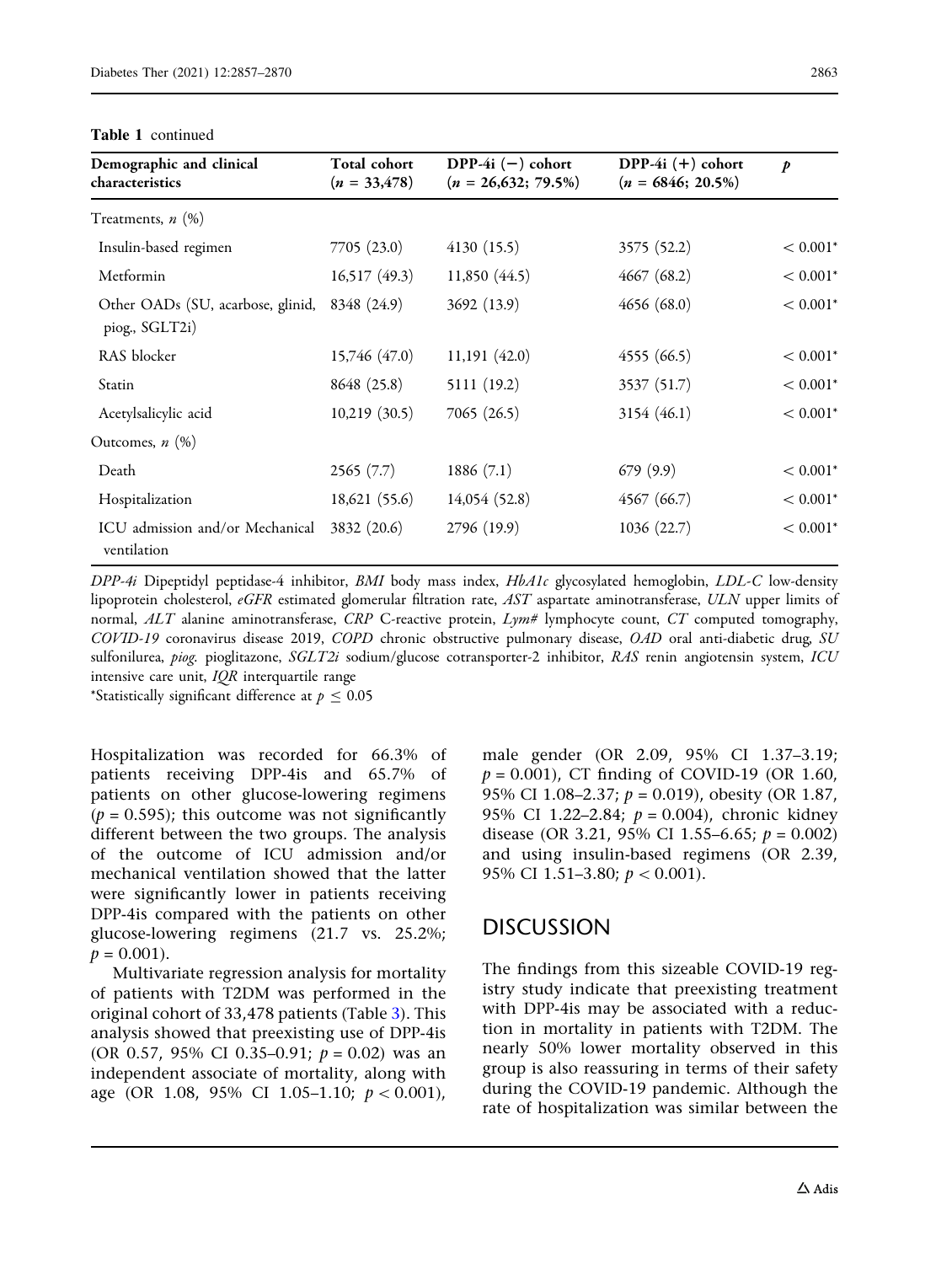| Demographic and clinical characteristics                      | Total<br>$(n = 9100)$ | DPP-4i $(-)$<br>$(n = 4550)$ | DPP-4i $(+)$<br>$(n = 4550)$ | $\boldsymbol{p}$ |
|---------------------------------------------------------------|-----------------------|------------------------------|------------------------------|------------------|
| Age (years), median [IQR]                                     | 60 [16]               | 61 [17]                      | 60 $[16]$                    | 0.122            |
| Gender, male, n (%)                                           | 4460 (49.0)           | 2230 (49.0)                  | 2230 (49.0)                  | 1.000            |
| Smoking (current smoker), n (%)                               | 851 (14.5)            | 432 (14.6)                   | 419 (14.4)                   | 0.856            |
| Education (9 years and over), $n$ (%)                         | 208 (17.2)            | 115(19.1)                    | 93(15.3)                     | $0.079*$         |
| BMI (kg/m <sup>2</sup> ), median [IQR]                        | 30.1 $[6.5]$          | 29.4 [6.4]                   | 30.8 [6.6]                   | $0.003*$         |
| Laboratory values                                             |                       |                              |                              |                  |
| Glucose (mg/dL), median [IQR]                                 | 156 [103]             | 144 [104]                    | 174 [99]                     | $< 0.001*$       |
| HbA1c (%), median [IQR]                                       | 7.4 [2.5]             | $7.0$ $[2.2]$                | $7.8$ [2.5]                  | $< 0.001*$       |
| HbA1c (mmol/mol), median (IQR)                                | 57.4 [27.0]           | 53.0 [24.1]                  | 61.8 [27.3]                  | $< 0.001*$       |
| HbA1c > 7% (53 mmol/mol), $n$ (%)                             | 4068 (60.3)           | 1421 (48.6)                  | 2647 (69.2)                  | $< 0.001*$       |
| LDL-cholesterol (mg/dL), median [IQR]                         | 114 [53]              | 113 [51]                     | 115 [53]                     | 0.727            |
| eGFR (ml/min/1.73 m <sup>2</sup> ), median [IQR]              | 76.2 [43.9]           | 73.1 [46.2]                  | 78.4 [40.1]                  | $< 0.001*$       |
| eGFR< 60, $n$ (%)                                             | 1024(28.2)            | 582 (31.7)                   | 442 (24.6)                   | $< 0.001*$       |
| $AST > ULN, n$ (%)                                            | 372 (22.4)            | 188(21.7)                    | 184(23.1)                    | 0.491            |
| $ALT > ULN, n$ (%)                                            | 333 (19.6)            | 188 (21.0)                   | 145(18.1)                    | 0.130            |
| $CRP > ULN, n$ (%)                                            | 2170 (77.9)           | 1117(77.4)                   | 1053(78.3)                   | 0.550            |
| Lymphopenia, Lym# < 1000, $n$ (%)                             | 1209(21.5)            | 620(22.4)                    | 589 (20.6)                   | 0.095            |
| Chest CT on admission consistent with<br>COVID-19, $n$ $(\%)$ | 3542 (40.4)           | 1736 (39.8)                  | 1806 (41.1)                  | 0.201            |
| Comorbid conditions, $n$ (%)                                  |                       |                              |                              |                  |
| Hypertension                                                  | 7725 (84.9)           | 3865 (84.9)                  | 3860 (84.8)                  | 0.884            |
| Dyslipidemia                                                  | 5893 (64.8)           | 2786 (61.2)                  | 3107(68.3)                   | $< 0.001*$       |
| Obesity                                                       | 726 (51.5)            | 314 (47.9)                   | 412 (54.7)                   | $0.010*$         |
| Asthma/COPD                                                   | 3459 (38.0)           | 1793(39.4)                   | 1666(36.6)                   | $0.006^{\ast}$   |
| Heart failure                                                 | 1312 (14.4)           | 668 (15.1)                   | 624 (13.7)                   | 0.056            |
| Cancer                                                        | 820 (9.0)             | 445(9.8)                     | 375(8.2)                     | $0.010*$         |
| Microvascular complication                                    | 2956 (32.5)           | 1478 (32.5)                  | 1478 (32.5)                  | 1.000            |
| Macrovascular complications                                   | 4490 (49.3)           | 2245 (49.3)                  | 2245 (49.3)                  | 1.000            |
| Treatments, $n$ $(\%)$                                        |                       |                              |                              |                  |
| Insulin-based regimen                                         | 3634 (39.0)           | 1817 (39.0)                  | 1817 (39.0)                  | 1.000            |
| Metformin                                                     | 6230(68.5)            | 3115 (68.5)                  | 3115 (68.5)                  | 1.000            |

<span id="page-7-0"></span>Table 2 Demographic and clinical characteristics of patients with type 2 diabetes mellitus grouped by DPP-4i use after case–control matching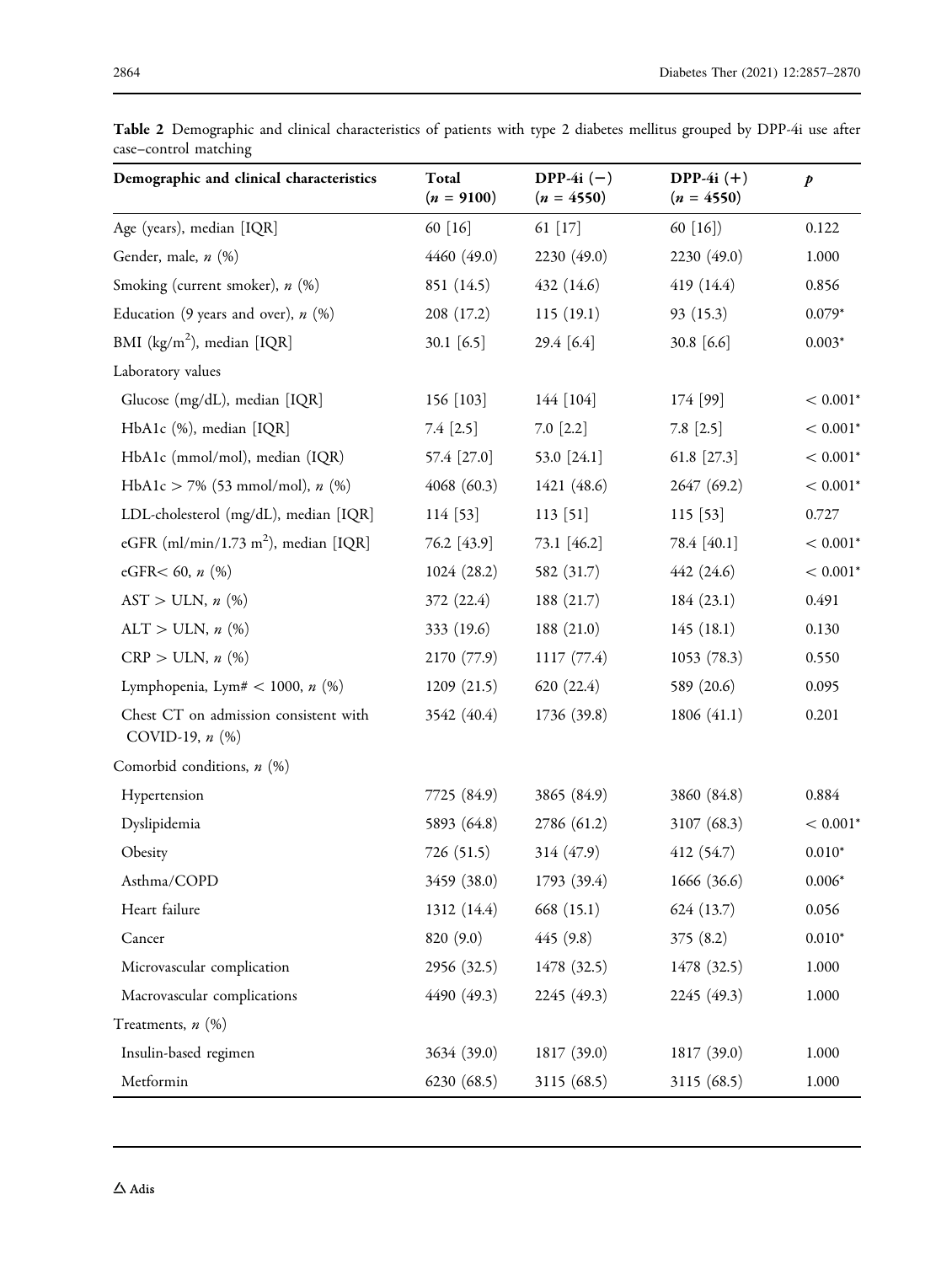| Demographic and clinical characteristics            | Total<br>$(n = 9100)$ | DPP-4i $(-)$<br>$(n = 4550)$ | DPP-4i $(+)$<br>$(n = 4550)$ | p          |
|-----------------------------------------------------|-----------------------|------------------------------|------------------------------|------------|
| Other OADs (SU, acarbose, glinid, piog.,<br>SGLT2i) | 5098 (56.0)           | 2549 (56.0)                  | 2549 (56.0)                  | 1.000      |
| RAS blocker                                         | 6064 (66.6)           | 3032(66.6)                   | 3032(66.6)                   | 1.000      |
| Statin                                              | 4254 (46.7)           | 2127 (46.7)                  | 2127 (46.7)                  | 1.000      |
| Acetylsalicylic acid                                | 4054 (44.5)           | 2015 (44.3)                  | 2039 (44.8)                  | 0.614      |
| Outcomes, $n$ $(\%)$                                |                       |                              |                              |            |
| Death                                               | 968 (10.6)            | 537 (11.8)                   | 431(9.5)                     | $< 0.001*$ |
| Hospitalization                                     | 6006(66.0)            | 2991 (65.7)                  | 3015 $(66.3)$                | 0.595      |
| ICU admission and/or mechanical ventilation         | 1405(23.5)            | 751(25.2)                    | 654(21.7)                    | $0.001*$   |

The parameters of gender, micro- and macro-vascular complications, ACEis/ARBs, statins, insulin, metformin and other OADs were 1:1 matched; age was matched with  $\pm$  5 years tolerance

\*Statistically significant difference at  $p \le 0.05$ 

DPP-4i dipeptidyl peptidase-4 inhibitor, BMI body mass index, HbA1c glycosylated hemoglobin, LDL-C low-density lipoprotein cholesterol, eGFR estimated glomerular filtration rate, AST aspartate aminotransferase, ALT alanine aminotransferase, CRP C-reactive protein, CT computed tomography, COVID-19 coronavirus disease 2019, COPD chronic obstructive pulmonary disease, OAD oral anti-diabetic drug, SU sulfonylurea, piog. pioglitazone, SGLT2i sodium/glucose cotransporter-2 inhibitor, RAS renin angiotensin system, ICU intensive care unit, IQR interquartile range,  $Lym#$  lymphocyte count, ULN upper limits of normal

group on DPP-4is and the group on other glucose-lowering medications, patients on DPP-4is in our study clearly had a lower rate of ICU admission and/or mechanical ventilation.

DPP-4 (or CD26) is a transmembrane glycoprotein expressed ubiquitously in various tissues, including the immune cells, endothelium, liver, kidney, and pneumocytes [\[14\]](#page-12-0). Apart from its role in glucose and insulin metabolism, the DPP-4 receptor also interacts with the spike glycoprotein of SARS-CoV-2 virus to facilitate its invasion into respiratory cells [[15](#page-12-0)]. Therefore, the upregulation of the DPP-4 receptor, a common feature of people with chronic diseases, might be another reason for the increased COVID-19 severity in these people  $[16]$ . It has been shown that DPP-4 receptor antibodies can prevent coronavirus infection by preventing the entry of viral particles into the human bronchial epithelial cells [[17](#page-12-0), [18](#page-12-0)]. The results of these two in vitro studies are exciting as they imply that DPP-4is have the potential to reduce the

severity of COVID-19 infection by their antiviral and anti-inflammatory effects [\[19,](#page-12-0) [20](#page-12-0)].

Although the preclinical data on the benefit of DPP-4 inhibition in COVID-19 prognosis are promising, no evidence from randomized controlled clinical studies is currently available. Thus, at the present time clinical evidence is mainly observational. Two recent retrospective studies performed in different regions of Italy reported that preexisting treatment with DPP-4is in patients with T2DM was associated with improved COVID-19 outcomes, including reduced mortality [[21](#page-12-0), [22\]](#page-12-0). One of these studies was a multicenter, case–control study that analyzed 164 patients on sitagliptin; the authors reported a 56% reduction in mortality due to COVID-19 [[21](#page-12-0)]. The other single-center study included 101 patients with T2DM, of whom 11 were receiving DPP-4is; these authors reported an 87% reduction in COVID-19 mortality [[22](#page-12-0)]. However, several other studies of a similar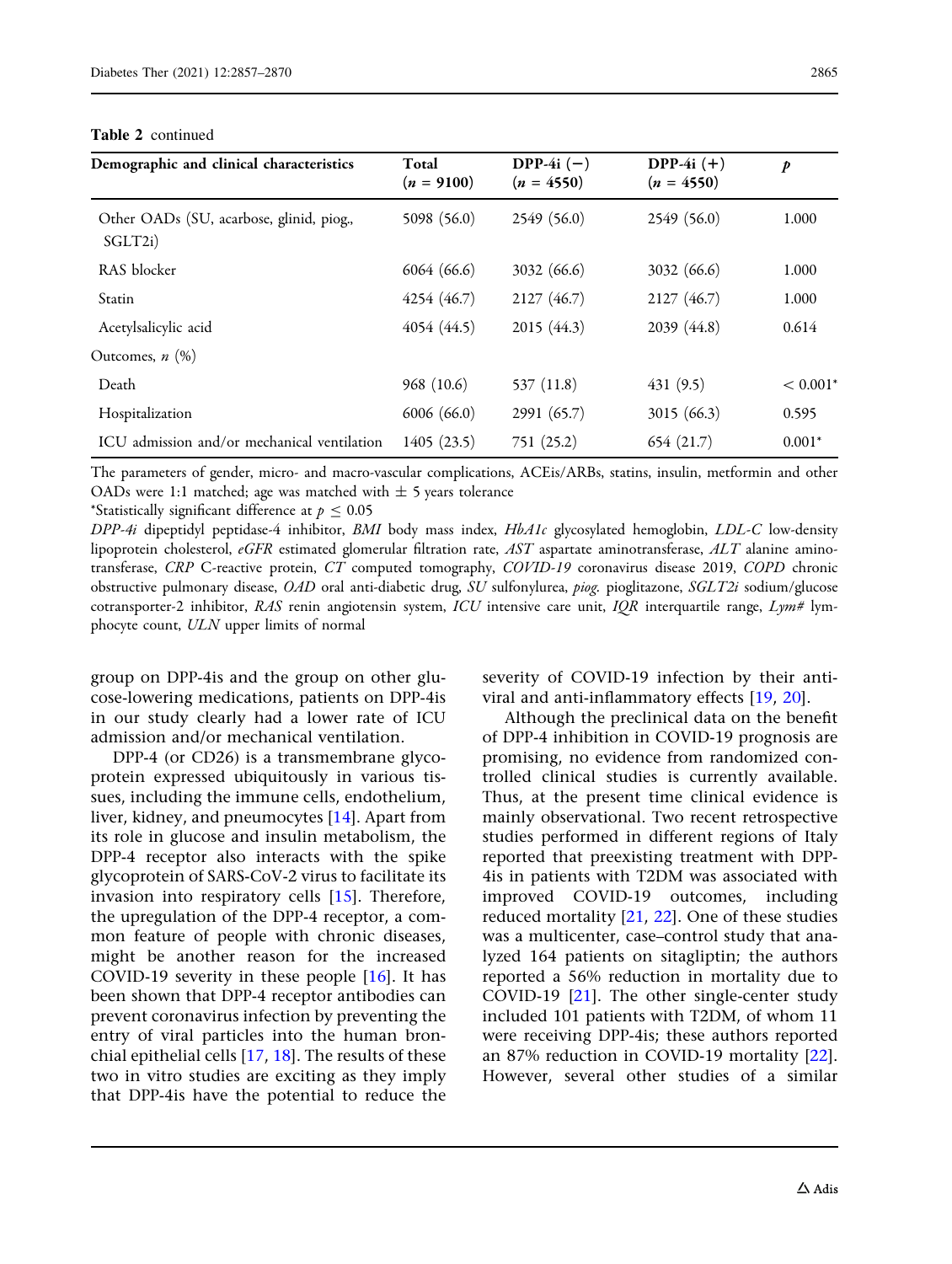| Variable                       | Odds ratio | 95% Confidence interval | $\boldsymbol{p}$ |
|--------------------------------|------------|-------------------------|------------------|
| Age                            | 1.08       | $1.05 - 1.10$           | $< 0.001*$       |
| Gender (male)                  | 2.09       | $1.37 - 3.19$           | $0.001*$         |
| CT findings of COVID-19        | 1.60       | $1.08 - 2.37$           | $0.019*$         |
| Hypertension                   | 0.71       | $0.30 - 1.66$           | 0.429            |
| Dyslipidemia                   | 1.06       | $0.64 - 1.77$           | 0.815            |
| Obesity                        | 1.87       | $1.22 - 2.84$           | $0.004*$         |
| Asthma/COPD                    | 1.13       | $0.75 - 1.71$           | 0.555            |
| Heart failure                  | 1.14       | $0.68 - 1.88$           | 0.625            |
| Chronic kidney disease         | 3.21       | $1.55 - 6.65$           | $0.002*$         |
| Microvascular complications    | 0.59       | $0.28 - 1.23$           | 0.159            |
| Macrovascular complications    | 0.97       | $0.58 - 1.61$           | 0.903            |
| Cancer                         | 1.30       | $0.76 - 2.25$           | 0.339            |
| RAS blocker $\pm$ combinations | 0.75       | $0.44 - 1.27$           | 0.282            |
| Statins                        | 1.13       | $0.69 - 1.85$           | 0.632            |
| Acetylsalicylic acid           | 1.02       | $0.66 - 1.59$           | 0.928            |
| Insulin-based regimens         | 2.39       | $1.51 - 3.80$           | $< 0.001*$       |
| HbA1c                          | 1.04       | $0.98 - 1.11$           | 0.151            |
| DPP4i-based regimens           | 0.57       | $0.35 - 0.91$           | $0.020*$         |

<span id="page-9-0"></span>**Table 3** Multivariate regression analysis for mortality of patients with type 2 diabetes mellitus ( $n = 33,478$ )

CT computed tomography, COVID-19 coronavirus disease 2019, COPD chronic obstructive pulmonary disease, RAS renin angiotensin system, HbA1c glycosylated hemoglobin, DPP-4i Dipeptidyl peptidase-4 inhibitor, OR odds ratio \*Statistically significant difference at  $p \le 0.05$ 

design did not confirm the benefits of DPP-4is on the COVID-19 outcomes [\[23–](#page-12-0)[29\]](#page-13-0).

Because of the small number of patients, lack of randomization, and insufficient reporting of secondary outcomes in published studies [[30](#page-13-0)], several authors have performed meta-analyses. One meta-analysis of six studies (heterogeneity [ $I^2$ ]: 54%) and another of seven studies ( $I^2$ : 55%) published in December 2020 and January 2021, respectively, revealed no significant difference in the risk for the development of a fatal or severe course of illness with the use of DPP-4is in patients with COVID-19 [[31](#page-13-0), [32](#page-13-0)]. Two subsequent meta-analyses with very low heterogeneity, published in February 2021 and March

2021 and included nine and ten studies, respectively, came to similar conclusions [\[33,](#page-13-0) [34](#page-13-0)], with the exception of some benefits of in-hospital use of DPP-4is. More recently, Rakhmat et al. published a meta-analysis of nine studies and reported that taking DPP-4is was associated with lower mortality in COVID-19 patients with diabetes mellitus [\[35\]](#page-13-0). Their dataset included a total of 4477 patients with diabetes mellitus, of whom 31% were on DPP-4is; the use of DPP-4is was associated with 24% lower mortality in COVID-19 patients [\[35\]](#page-13-0). The present analysis included a dataset of 4550 DPP-4i users and an equal number of non-users with full outcome information starting from the day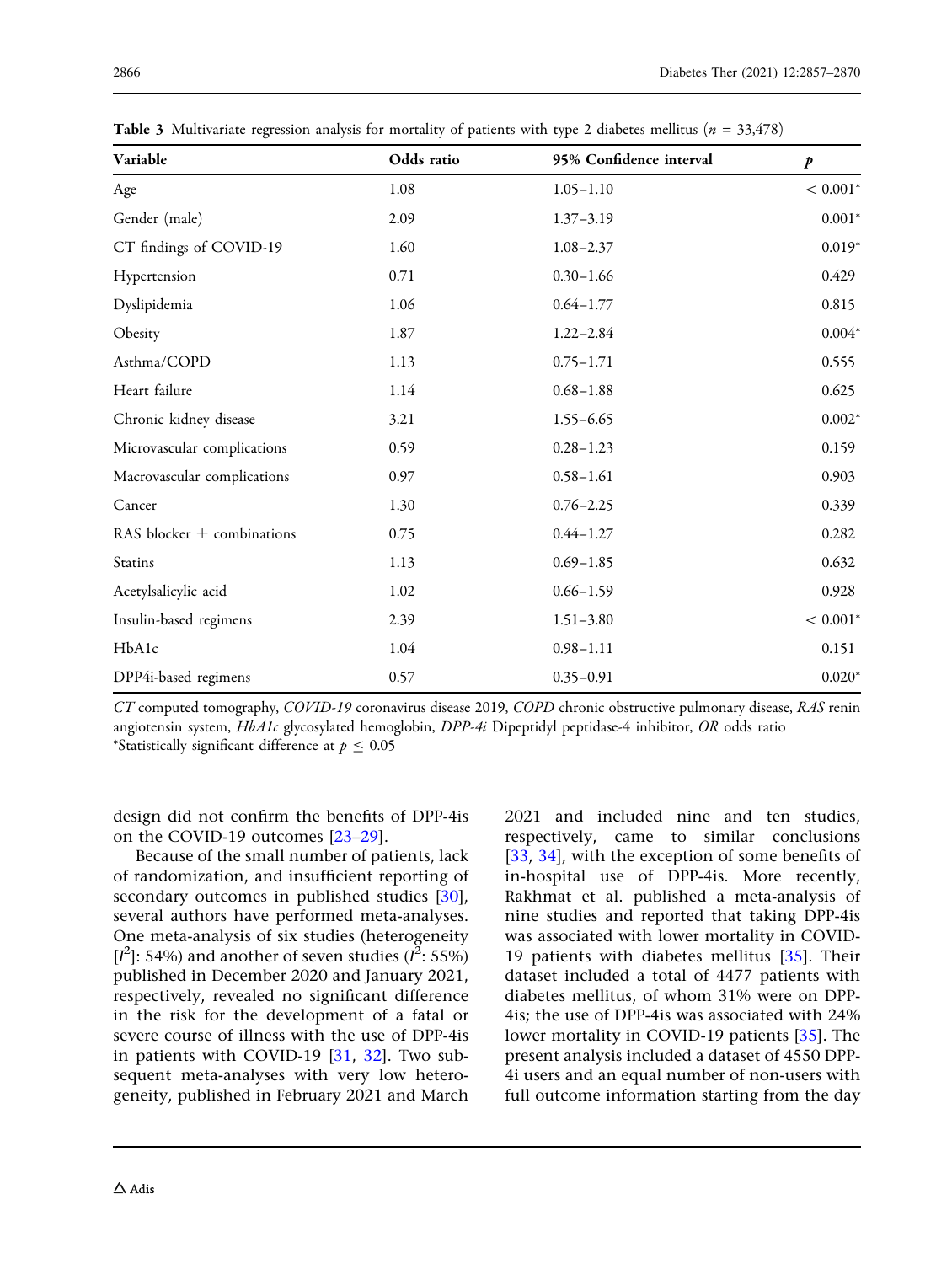of the PCR-positive COVID-19 diagnosis, making the study larger than any meta-analysis previously published. Our results confirm the findings of a few previous studies and of one of the six meta-analyses that provided evidence of reduced mortality due to COVID-19 in patients with diabetes mellitus who are receiving DPP-4is alone or in any combination. Propensity score matching and multivariate logistic regression allowed us to rule out the potential confounding effects of age, gender, micro- and macro-vascular complications, anti-hyperglycemic medications, RAS blockers, and statins. Obesity has been linked to increased COVID-19 mortality; however, patients in the group taking DPP-4is in our study showed lower mortality than those in the group taking other glucose-lowering medications despite their median BMI being higher and obesity diagnosis more prevalent. Moreover, the odds of lower mortality in patients taking DPP-4is was not small, nearly 50%, suggesting a clinically meaningful finding.

The association of DPP-4i use and hospitalization due to COVID-19 is less known. The rate of hospitalization did not favor DPP-4is over other anti-hyperglycemics in the present study. This finding is in line with a recent report by Fadini et al. [[24](#page-12-0)], but none of the studies mentioned above evaluated this outcome. The lack of any modification in the rate of hospitalization in users of DPP-4is despite a clear association with reduced mortality is difficult to explain. One explanation may be that DPP-4is might modify the disease course prominently in more severe cases but only have a minor impact on a less progressive clinical picture. Another potential explanation may be the overall high hospitalization rate in our dataset because many individuals were indeed not selectively hospitalized during the initial months of the pandemic. Since our dataset did not allow discrimination of causes of hospitalization, this outcome needs to be elucidated in future studies.

This study has a number of limitations. As with any retrospective cohort study, it is not possible to draw causal inferences between the preexisting treatment with anti-hyperglycemic agents and the outcomes of COVID-19. One of the main limitations could be that the testing protocol for COVID-19 was not universal and that many of the mild cases would have gone undetected. Therefore, only moderate to severe cases of COVID-19 would have been detected by PCR testing. This may partly explain the finding that while two thirds of the cohort were admitted to hospital there was no difference in the rate of hospitalization between the two groups we studied. Also, since the data were collected from the electronic medical health records of the Turkish Ministry of Health, the absence of some data cannot be ignored. Moreover, the potential effects of unmeasured confounding factors cannot be excluded. It should be noted that no imputation was done during our analyses.

There are also some strengths of the present study, including the largest sample with DPP-4i users so far published, 1:1 matching with control patients with diabetes mellitus, nationwide representation, multicenter design, exclusion of unconfirmed (PCR negative) COVID-19 cases, and the availability of full information on the most relevant COVID-19-related outcomes. Countrywide administration of centrally guided outpatient and inpatient protocols by the Ministry of Health is another strength because standardized protocols may reduce the confounding of the results by the level or the quality of care following COVID-19 diagnosis.

# **CONCLUSION**

In conclusion, we observed a lower mortality rate and lower rates of ICU admission and/or mechanical ventilation among COVID-19 patients with T2DM who had preexisting treatment with DPP-4is compared with non-DPP-4i users. The rate of hospitalization did not favor DPP-4is in the same population. Age, male gender, CT findings of COVID-19, obesity, chronic kidney disease, and insulin-based regimen were the other independent risk factors for COVID-19 mortality in our study.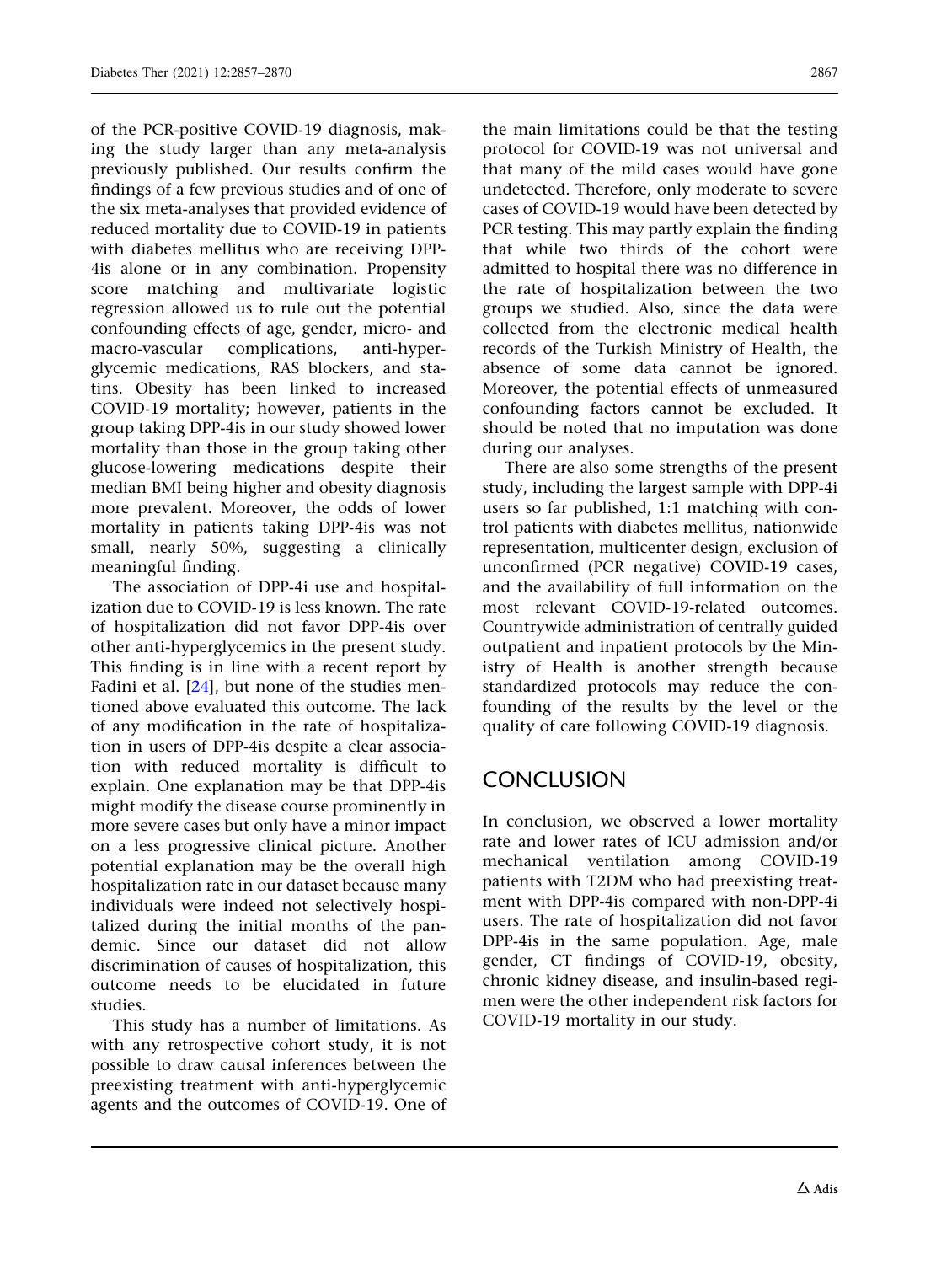## <span id="page-11-0"></span>ACKNOWLEDGEMENTS

We owe a debt of gratitude to all healthcare professionals who have devoted their lives to combating COVID-19 and have provided these data.

Funding. No funding or sponsorship was received for this study or publication of this article.

Authorship. All named authors meet the International Committee of Medical Journal Editors required criteria for authorship for this article, take responsibility for the integrity of the work as a whole, and have given their approval for this version to be published.

Authors' Contributions. RE, AS, IS and IT were involved in the conception and design of the study. Staff from the Ministry of Health (NA, OC, and MC) were responsible for the data download and verification. ID and CH cleaned the data and performed the analyses. ID, CH, and IT prepared the figures and tables. AS and RE drafted the manuscript. IS reviewed and made critical contributions to the final draft. All authors were involved in the interpretation, critically reviewed the first draft, and approved the final version.

Disclosures. All of the authors (Rıfat Emral, Cem Haymana, İbrahim Demirci, İlker Tasçı, Mustafa Şahin, Erman Çakal, Naim Ata, Uğur Ünlütürk, Tevfik Demir, Derun Ertuğrul, İbrahim Şahin, Ayşegül Atmaca, Osman Celik, Murat Caglayan, Kazim Yalcin Arga, Selçuk Dağdelen, Serpil Salman, İlhan Satman, Alper Sönmez) declare that they have nothing to disclose.

Compliance with Ethics Guidelines. This study was approved by the COVID-19 Investigation Review Board under the Bioethics Committee of Ministry of Health, which waived the requirement of informed consent due to the retrospective study design and anonymity of the national database (IRB no: 95741342-020:186404/28.10.2020). The study

was performed in accordance with the Helsinki Declaration of 1964, and its later amendments.

Data Availability. The datasets generated during and/or analyzed during the current study are not publicly available due to being a part of the national registry data of the Turkish Ministry of Health.

Open Access. This article is licensed under a Creative Commons Attribution-NonCommercial 4.0 International License, which permits any non-commercial use, sharing, adaptation, distribution and reproduction in any medium or format, as long as you give appropriate credit to the original author(s) and the source, provide a link to the Creative Commons licence, and indicate if changes were made. The images or other third party material in this article are included in the article's Creative Commons licence, unless indicated otherwise in a credit line to the material. If material is not included in the article's Creative Commons licence and your intended use is not permitted by statutory regulation or exceeds the permitted use, you will need to obtain permission directly from the copyright holder. To view a copy of this licence, visit [http://creativecommons.org/licenses/by](http://creativecommons.org/licenses/by-nc/4.0/)[nc/4.0/.](http://creativecommons.org/licenses/by-nc/4.0/)

# REFERENCES

- 1. Mehra MR, Desai SS, Kuy S, Henry TD, Patel AN. Cardiovascular disease, drug therapy, and mortality in COVID-19. N Engl J Med. 2020;382(25):e102.
- 2. Cheng Y, Luo R, Wang K, et al. Kidney disease is associated with in-hospital death of patients with COVID-19. Kidney Int. 2020;97(5):829–38.
- 3. Aggarwal G, Lippi G, Lavie CJ, Henry BM, Sanchis-Gomar F. Diabetes mellitus association with coronavirus disease 2019 (COVID-19) severity and mortality: a pooled analysis. J Diabetes. 2020;12(11):851–5.
- 4. Huang I, Lim MA, Pranata R. Diabetes mellitus is associated with increased mortality and severity of disease in COVID-19 pneumonia—a systematic review, meta-analysis, and meta-regression. Diabetes Metab Syndr. 2020;14(4):395–403.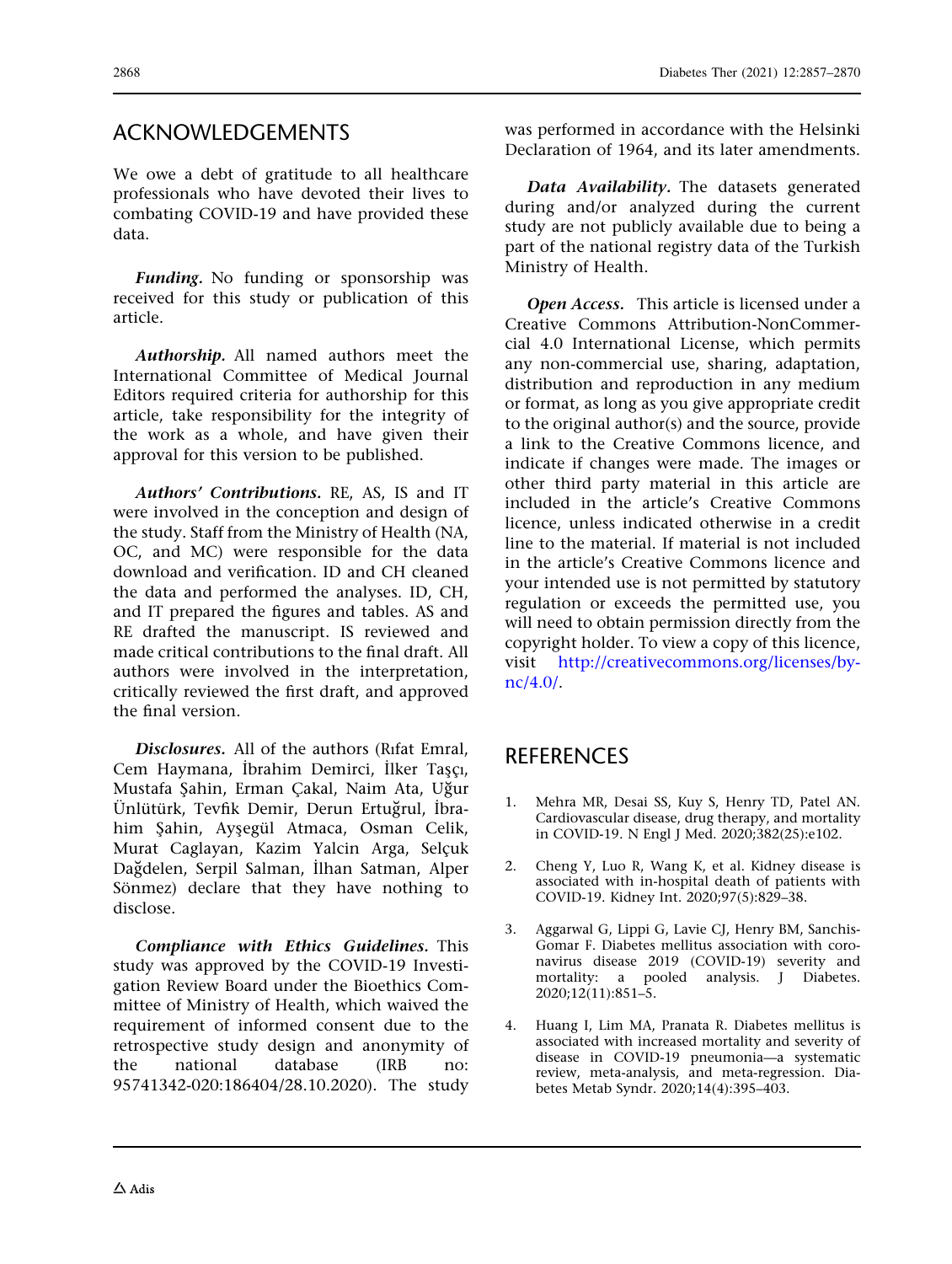- <span id="page-12-0"></span>5. Gao F, Zheng KI, Wang XB, Sun QF, Pan KH, Wang TY, et al. Obesity is a risk factor for greater COVID-19 severity. Diabetes Care. 2020;43(7):e72–4.
- 6. Zhu L, She ZG, Cheng X, Qin JJ, Zhang XJ, Cai J, et al. Association of blood glucose control and outcomes in patients with COVID-19 and pre-existing type 2 diabetes. Cell Metab. 2020;31(6):<br>1068–1077.e3. https://doi.org/10.1016/j.cmet. [https://doi.org/10.1016/j.cmet.](https://doi.org/10.1016/j.cmet.2020.04.021) [2020.04.021](https://doi.org/10.1016/j.cmet.2020.04.021).
- 7. Sardu C, D'Onofrio N, Balestrieri ML, et al. Hyperglycaemia on admission to hospital and COVID-19. Diabetologia. 2020;63(11):2486–7.
- 8. Singh AK, Singh R, Saboo B, Misra A. Non-insulin anti-diabetic agents in patients with type 2 diabetes and COVID-19: a critical appraisal of literature. Diabetes Metab Syndr Clin Res Rev. 2020;15(1): 159–67.
- 9. Klemann C, Wagner L, Stephan M, von Hörsten S. Cut to the chase: a review of CD26/dipeptidyl peptidase-4's (DPP4) entanglement in the immune system. Clin Exp Immunol. 2016;185(1):1–21.
- 10. Valencia I, Peiró C, Lorenzo Ó, Sánchez-Ferrer CF, Eckel J, Romacho T. DPP4 and ACE2 in diabetes and COVID-19: therapeutic targets for cardiovascular complications? Front Pharmacol. 2020;11:1161.
- 11. Sonmez A, Demirci I, Haymana C, et al. Clinical characteristics and outcomes of COVID-19 in patients with type 2 diabetes in Turkey: a nationwide study (TurCoviDia). J Diabetes. 2021;13(7): 585–95.
- 12. Satman I, Demirci I, Haymana C, et al. Unexpectedly lower mortality rates in COVID-19 patients with and without type 2 diabetes in Istanbul. Diabetes Res Clin Pract. 2021;174:108753.
- 13. Levey AS, Stevens LA, Schmid CH, et al. A new equation to estimate glomerular filtration rate. Ann Intern Med. 2009;150(9):604.
- 14. Mulvihill EE, Drucker DJ. Pharmacology, physiology, and mechanisms of action of dipeptidyl peptidase-4 inhibitors. Endocr Rev. 2014;35(6): 992–1019.
- 15. Vankadari N, Wilce JA. Emerging WuHan (COVID-19) coronavirus: glycan shield and structure prediction of spike glycoprotein and its interaction with human CD26. Emerg Microbes Infect. 2020;9(1):601–4.
- 16. Bassendine MF, Bridge SH, McCaughan GW, Gorrell MD. COVID-19 and comorbidities: a role for dipeptidyl peptidase 4 (DPP4) in disease severity? J Diabetes. 2020;12(9):649–58.
- 17. Raj VS, Mou H, Smits SL, et al. Dipeptidyl peptidase 4 is a functional receptor for the emerging human coronavirus-EMC. Nature. 2013;495(7440):251–4.
- 18. Ohnuma K, Haagmans BL, Hatano R, et al. Inhibition of middle east respiratory syndrome coronavirus Infection by anti-CD26 monoclonal antibody. J Virol. 2013;87(24):13892–9.
- 19. Iacobellis G. COVID-19 and Diabetes: can DPP4 inhibition play a role? Diabetes Res Clin Pract. 2020;162:108125.
- 20. Dalan R. Is DPP4 inhibition a comrade or adversary in COVID-19 infection. Diabetes Res Clin Pract. 2020;164:108216.
- 21. Solerte SB, D'Addio F, Trevisan R, et al. Sitagliptin treatment at the time of hospitalization was associated with reduced mortality in patients with type 2 diabetes and COVID-19: a multicenter, case-control, retrospective, observational study. Diabetes Care. 2020;43(12):2999–3006.
- 22. Mirani M, Favacchio G, Carrone F, et al. Impact of comorbidities and glycemia at admission and dipeptidyl peptidase 4 inhibitors in patients with type 2 diabetes with COVID-19: a case series from an Academic Hospital in Lombardy, Italy. Diabetes Care. 2020;43(12):3042–9.
- 23. Chen Y, Yang D, Cheng B, et al. Clinical characteristics and outcomes of patients with diabetes and COVID-19 in association with glucose-lowering medication. Diabetes Care. 2020;43(7):1399–407.
- 24. Fadini GP, Morieri ML, Longato E, et al. Exposure to dipeptidyl-peptidase-4 inhibitors and COVID-19 among people with type 2 diabetes: a case-control study. Diabetes Obes Metab. 2020;22(10):1946–50.
- 25. Noh Y, Oh I-S, Jeong HE, Filion KB, Yu OHY, Shin J-Y. Association between DPP-4 inhibitors and COVID-19–related outcomes among patients with type 2 diabetes. Diabetes Care. 2021;44(4):e64–6.
- 26. Pérez-Belmonte LM, Torres-Peña JD, López-Carmona MD, et al. Mortality and other adverse outcomes in patients with type 2 diabetes mellitus admitted for COVID-19 in association with glucoselowering drugs: A nationwide cohort study. BMC Med. 2020;18(1):359.
- 27. Roussel R, Darmon P, Pichelin M, et al. Use of dipeptidyl peptidase-4 inhibitors and prognosis of COVID-19 in hospitalized patients with type 2 diabetes: a propensity score analysis from the CORONADO study. Diabetes Obes Metab. 2021;23(5):1162–72.
- 28. Zhou J-H, Wu B, Wang W-X, et al. No significant association between dipeptidyl peptidase-4